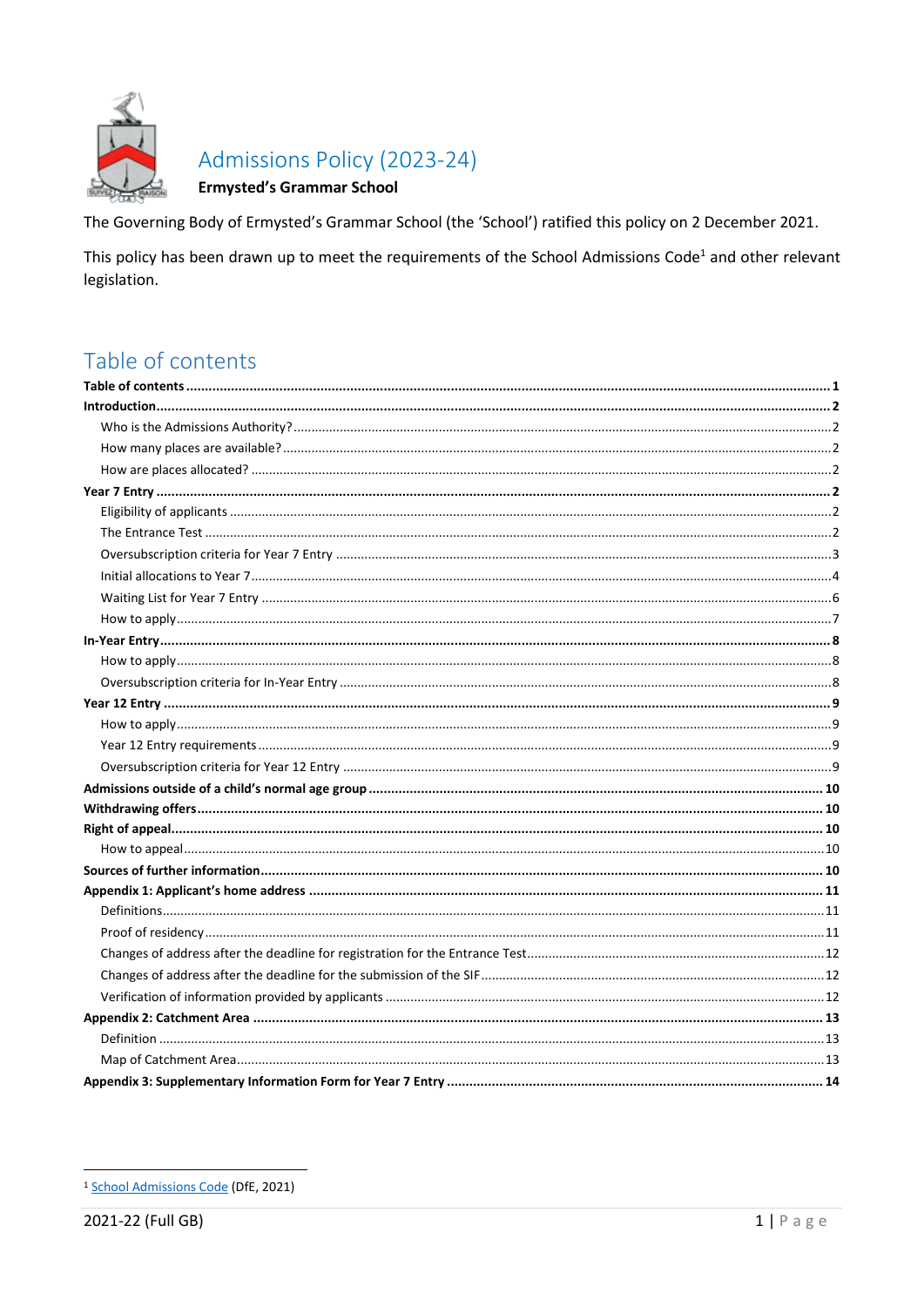# <span id="page-1-0"></span>Introduction

## <span id="page-1-1"></span>Who is the Admissions Authority?

The School is a state funded, non-denominational, voluntary aided school for boys aged 11-18 years. It is designated as a selective grammar school<sup>2</sup>.

The School is maintained by North Yorkshire Local Authority (the 'Local Authority') and operates its admission procedures in line with the Local Authority Co-ordinated Scheme<sup>3</sup> for school admissions.

The **Governing Body** of the School is the Admissions Authority and as such has formal responsibility for determining admissions arrangements. Some of these responsibilities are delegated to the **Admissions Committee**.

### <span id="page-1-2"></span>How many places are available?

The normal points of entry are to Year 7 and Year 12. The School has a Published Admission Number ('PAN') of **124 places** in Year 7 and **20 places** for external students joining the School in Year 12.

### <span id="page-1-3"></span>How are places allocated?

Places are allocated on the basis of selective academic ability and are subject to the School's oversubscription criteria (defined for each entry point on the pages below). For admission into Years 7 to 11, selection is by means of selection tests. For admission into Year 12, selection is by consideration of an applicant's performance at GCSE.

# <span id="page-1-4"></span>Year 7 Entry

### <span id="page-1-5"></span>Eligibility of applicants

As a single sex boys' school, eligibility for entry into any year group, including Year 7, will be based on the child's gender being male. To be eligible to sit the Entrance Test and be considered for a place at the School in September 2023, an applicant must have been born between **1 September 2011** and **31 August 2012**.

For admissions outside of a child's normal age group, parents<sup>4</sup> should refer to the relevant section of this policy (see page 9). An applicant may only sit the Entrance Test once.

### <span id="page-1-6"></span>The Entrance Test

The Entrance Test consists of two multiple-choice papers, each of approximately 50 minutes in length. The papers are provided by GL Assessment. The papers assess a candidate's aptitude in English and mathematics and their ability in verbal and non-verbal reasoning. One paper contains a mixture of questions on mathematics and non-verbal reasoning; the other, a mixture of questions on verbal reasoning and English. Both papers contain timed sections.

Familiarisation materials are available free-of-charge on the GL Assessment website<sup>5</sup>. These materials include exemplar questions on English, mathematics, verbal and non-verbal reasoning. For those candidates without access to the internet, paper copies will be supplied on request from the School Office. The materials will allow candidates to become familiar with the type of questions likely to be asked in the Entrance Test, the layout of the test booklets and answer sheet, and provide information about how to write their answers on the answer sheet.

For each paper, the applicants will be given a question booklet and a separate answer sheet on which to mark their answers. The answer sheets will be processed electronically and scanned to make a record of each candidate's answers. The scores for each paper will be standardised and adjusted for differences in the age of the candidates, before being added together to produce a candidate's overall score.

<sup>2</sup> Under Section 104 of the School Standards and Framework Act, 1998

<sup>3</sup> North Yorkshire School Admissions [\(www.northyorks.gov.uk/school-admissions\)](http://www.northyorks.gov.uk/school-admissions)

<sup>4</sup> Throughout this policy, the word **parent** includes all who hold parental responsibility (in law) for a child.

<sup>5</sup> GL Assessment [\(https://www.gl-assessment.co.uk/free-familiarisation\)](https://www.gl-assessment.co.uk/free-familiarisation)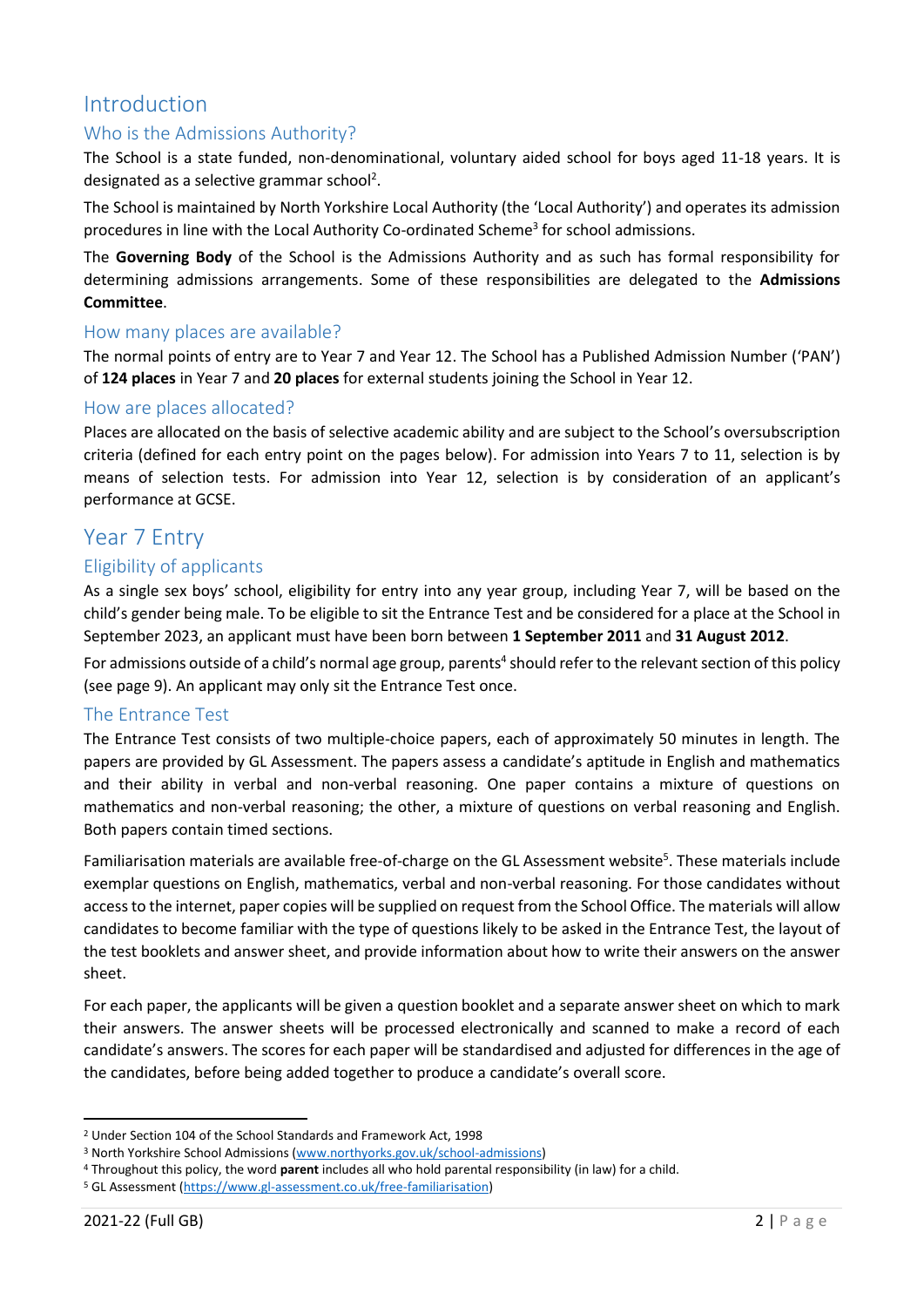The 'required standard' is defined as the score achieved by the 140<sup>th</sup> candidate when the scores of all candidates in the main Entrance Test cohort<sup>6</sup> are placed in descending rank order. If extraordinary circumstances, such as public health measures, prevent significant numbers from attending the main testing session, the Admissions Committee will defer establishing the 'required standard' until at least 200 candidates have been tested.

If the School is subsequently oversubscribed by candidates who have reached the required standard, it will apply its **oversubscription criteria** (stated below) until the PAN has been achieved. Only applicants who achieve the required standard will be considered for admission to Year 7. Please note that attaining the required standard does **not** guarantee admission to the School.

## <span id="page-2-0"></span>Oversubscription criteria for Year 7 Entry

Children with an **Education, Health and Care Plan**<sup>7</sup> (EHCP) naming the School will be admitted. Should this occur it will reduce the number of places available. For other applicants achieving the required standard, there is no guarantee of a place at the School being available. If more applicants reach the required standard than there are places available, the following oversubscription criteria will apply:

- 1. First to children who have achieved the required standard and who are a **looked after child**<sup>8</sup> or a child who was previously looked after but immediately after being looked after became subject to an adoption, child arrangements, or special guardianship order including those who appear [to the admission authority] to have been in state care outside of England and ceased to be in state care as a result of being adopted, then
- 2. To children who have achieved the required standard and whose **home address<sup>9</sup>** lies **within the catchment area<sup>10</sup>** at the **time of application<sup>11</sup>**, then
- 3. To children who have achieved the required standard and whose home address lies **outside the catchment area** at the time of application.

Preference to children in the second and third priority will be applied in the following order:

- (i) To children who are registered as in receipt of the **Pupil Premium**<sup>12</sup> at the time of application, then
- (ii) To children who have a **brother**<sup>13</sup> at the School in September of the year of entry, then
- (iii) To children who live **closest**<sup>14</sup> to the School.

If two or more applicants fulfil the relevant criteria and live equidistant to the School but there are not enough spaces remaining to accommodate them all, the available place(s) will be allocated at random. The process will be conducted in the presence of a witness who is independent of the School and its admissions process.

 $6$  The results of other candidates, for example those who register late for the Entrance Test, will not be available to the Admissions Committee at the time of their meeting to determine the required standard for this particular year of entry.

<sup>7</sup> An **Education, Health and Care Plan** is a plan made by the local authority under Section 37 of the Children and Families Act 2014 specifying the special education provision required for that child.

<sup>&</sup>lt;sup>8</sup> A looked after child is a child who is (a) in the care of a local authority, or (b) being provided with accommodation by a local authority in the exercise of their social services functions (see the definition in Section 22(1) of the Children Act 1989) at the time of making an application to a school. Se[e www.gov.uk](https://www.gov.uk/government/publications/school-admissions-code--2) for further definitions of **child arrangements** and **special guardianship orders**.

<sup>&</sup>lt;sup>9</sup> The **home address** of the applicant is defined in **Appendix 1** of this policy.

<sup>&</sup>lt;sup>10</sup> The **Catchment Area** is defined in **Appendix 2** of this policy.

<sup>11</sup> Throughout this policy, for those eligible to be considered in the first round of offers for Year 7, **time of application** refers to the date of registering to sit the Entrance Test. For admissions at other times and to other year groups, time of application refers to the date of the submission of the relevant application.

<sup>12</sup> The **pupil premium** is additional funding paid annually to schools under section 14 of the Education Act 2002 for the purposes of supporting the attainment of disadvantaged children. Se[e www.gov.uk](http://www.gov.uk/) for full definitions and eligibility criteria.

<sup>13</sup> For the purposes of this policy, a **brother** includes half-brothers, adopted or fostered brothers, step-brothers or the son of the parent's partner where the son for whom the school place is sought is living in the same family unit at the same address as that sibling. <sup>14</sup> All **distance measurements** are based on straight line distance measured by an electronic mapping system from a child's home address to the school. The measurement is made from a fixed point within the dwelling to the nearest entrance to the school grounds. Where more than one dwelling shares the same front door (for example, in a block of flats) the distance will be measured from the front door of the building as a whole.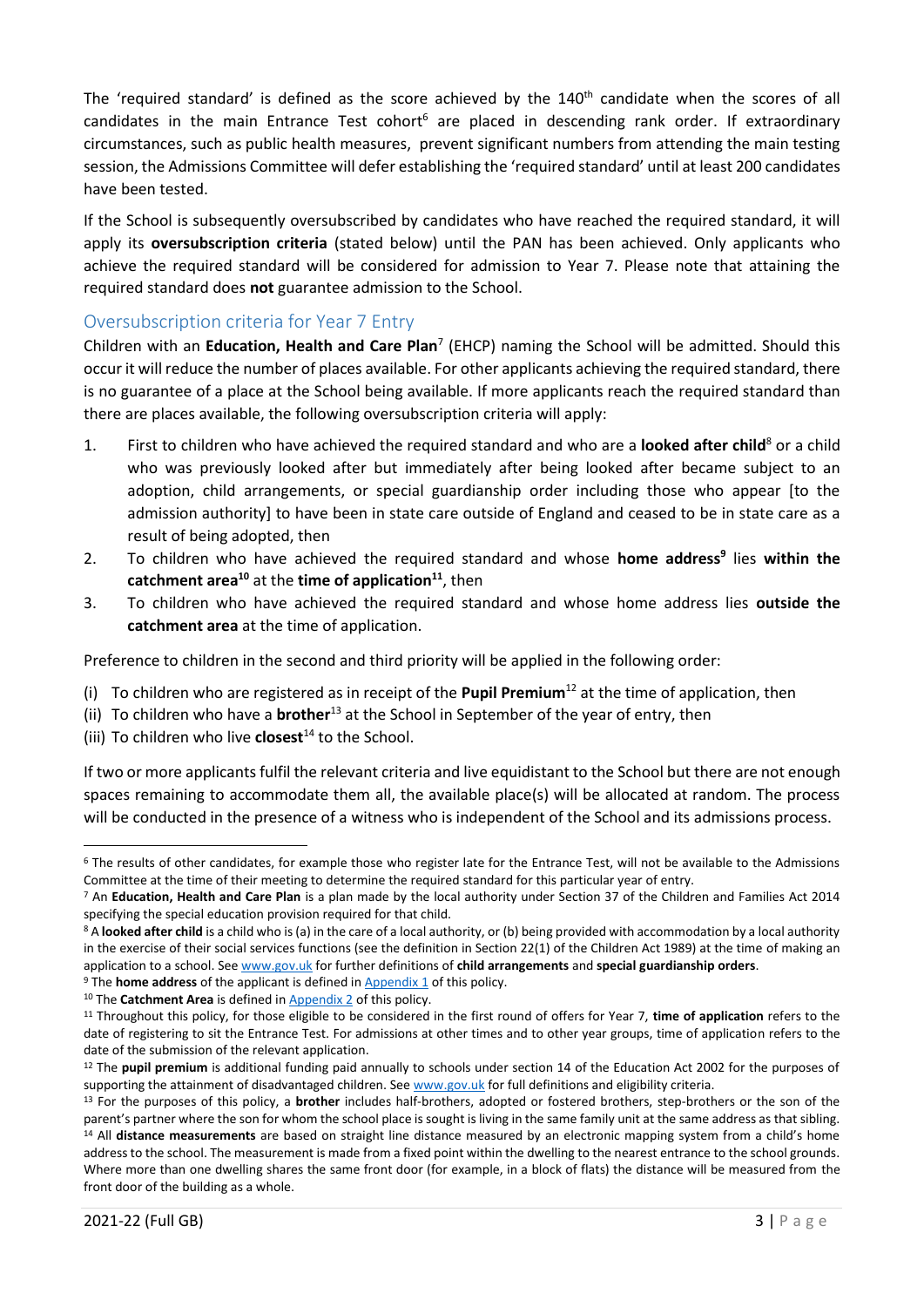## <span id="page-3-0"></span>Initial allocations to Year 7

For applicants to be considered in the first round of offers, the following conditions must be met:

#### Registration of the applicant

Parents will be able to submit the **Entrance Test Registrations Form<sup>15</sup>** from **25 April 2022**. Forms **must** be submitted online or handed in to the School Office. The deadline for registrations for the main testing session is **12:00 pm** (noon) on **5 September 2022**.

All registrations received after this deadline will be considered as **late** and will not be considered in the first round of offers.

#### Completion of the test

The child must have completed the Entrance Test. The main testing session will be held on **Saturday, 24 September 2022**.

If extraordinary circumstances, such as public health measures, prevent the Entrance Test from taking place on this day, a later date (or dates) will be arranged. Associated deadlines will be amended accordingly. Registered candidates will be notified of any such change as soon as practicable.

#### *Religious observance*

Parents of candidates who are unable to sit the Entrance Test on Saturdays for religious reasons must indicate this when registering for the test and supply a supporting letter from their religious leader.

For such candidates, an alternative test date will be arranged.

#### *Illness or disability*

For candidates who have been registered for the Entrance Test by the deadline but are unable to attend the main testing session due to illness or disability, parents must notify the School of the reason for absence as soon as possible and no later than **12:00 pm** (noon) on **26 September 2022.** Supporting evidence, such as a medical note, must be submitted to the School Office by **12:00 pm** (noon) on **28 September 2022**.

For such candidates, an alternative test date will be arranged.

#### *Bereavement*

For candidates who have been registered for the Entrance Test by the deadline but are unable to attend the main testing session due to bereavement, parents must notify the School of the reason for absence as soon as possible and no later than **12:00 pm** (noon) on **26 September 2022.** 

For such candidates, an alternative test date will be arranged.

#### *Public health measures*

For candidates who have been registered for the Entrance Test by the deadline but are unable to attend the main testing session due public health measures – for example, they are self-isolating at the time of the main testing session – parents must notify the School of the reason for absence as soon as possible and no later than **12:00 pm** (noon) on **26 September 2022.** Supporting evidence, such as an isolation note, must be submitted to the School Office by **12:00 pm** (noon) on **28 September 2022**.

For such candidates, an alternative test date will be arranged.

In *extremis*, for candidates who are prevented from attending *any* testing at the School due to their health status or that of their family, the School will consider whether it is possible to test at the candidate's home or another safe venue.

<sup>15</sup> An **Entrance Test Registration Form** is available online at the School's website [\(www.ermysteds.uk\)](http://www.ermysteds.uk/) or on request from the School Office (01756 792186) or via [admissions@ermysteds.uk](mailto:admissions@ermysteds.uk)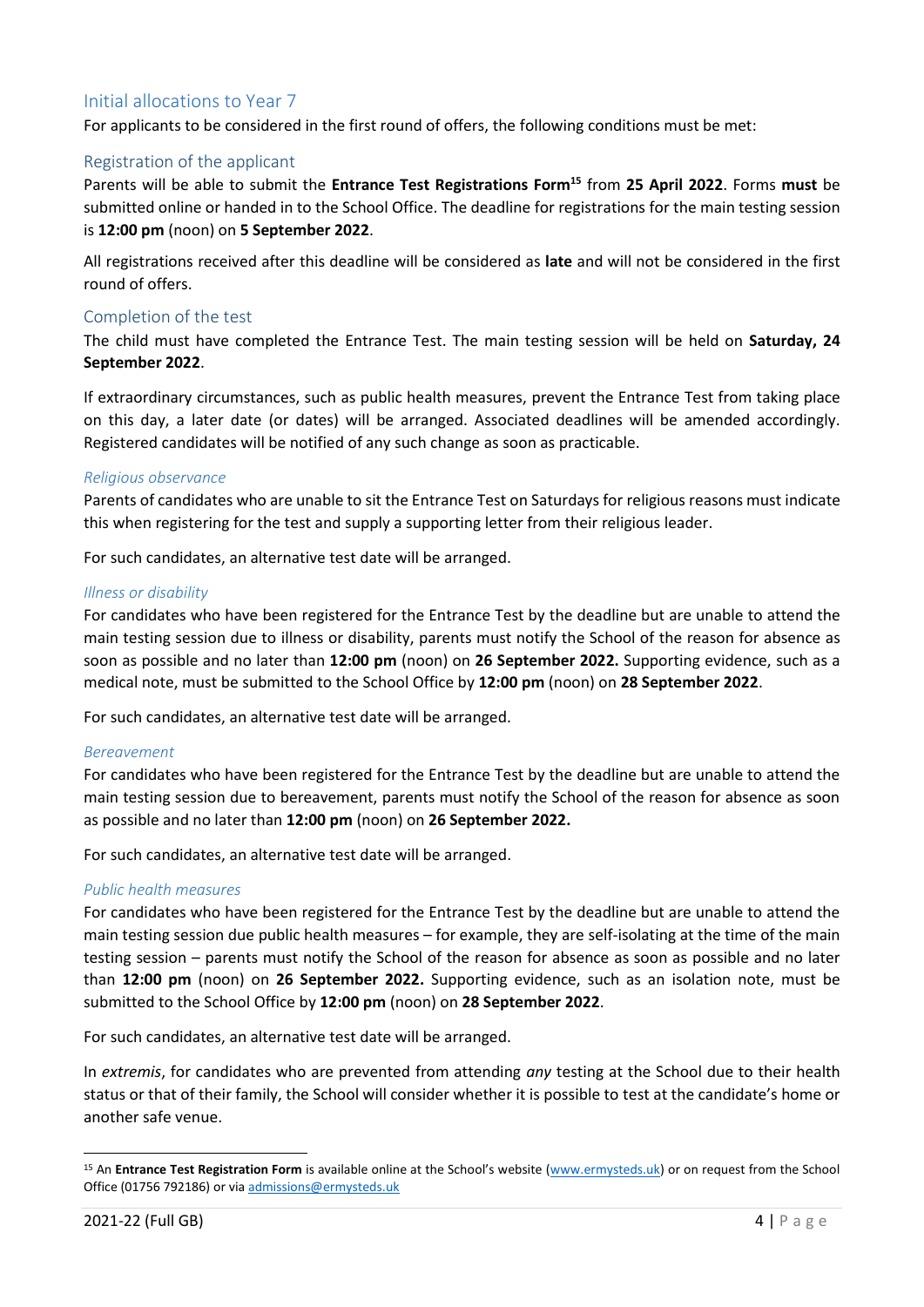#### *Special arrangements*

For candidates who have a disability and/or require special resources to complete the Entrance Test, parents may request special arrangements be made by completing the relevant section of the Entrance Test Registration Form.

- Parents will be asked to outline their child's disability and/or describe the special resources needed to enable them to sit the test. Parents will be required to supply detailed medical evidence to support their request, which will allow the Admissions Committee to consider the matter in full.
- Parents must complete the relevant sections of the Entrance Test Registration Form and provide all of the necessary evidence to the School by the deadline of **12:00 pm** (noon) on **5 September 2022**.
- Parents making such an application will be informed in writing by **21 September 2022** whether their request has been agreed.

### Secondary school applications

Registering for and sitting the Entrance Test is not an application for a place at the School. The parent must then name the School on the **Common Application Form** ('CAF') and submit the CAF on time to the home local authority<sup>16</sup>. The closing date for submitting the CAF is usually 31 October 2022 but it is the parent's responsibility to contact their home local authority directly for further details.

To allow time in which to complete the CAF, parents will be informed whether their child has met the required standard in the week commencing **10 October 2022**.

Please note that achieving the required standard does **NOT** equate to the offer of a place at the School.

<sup>&</sup>lt;sup>16</sup> The home local authority is the local authority in which you are resident (which might not be North Yorkshire)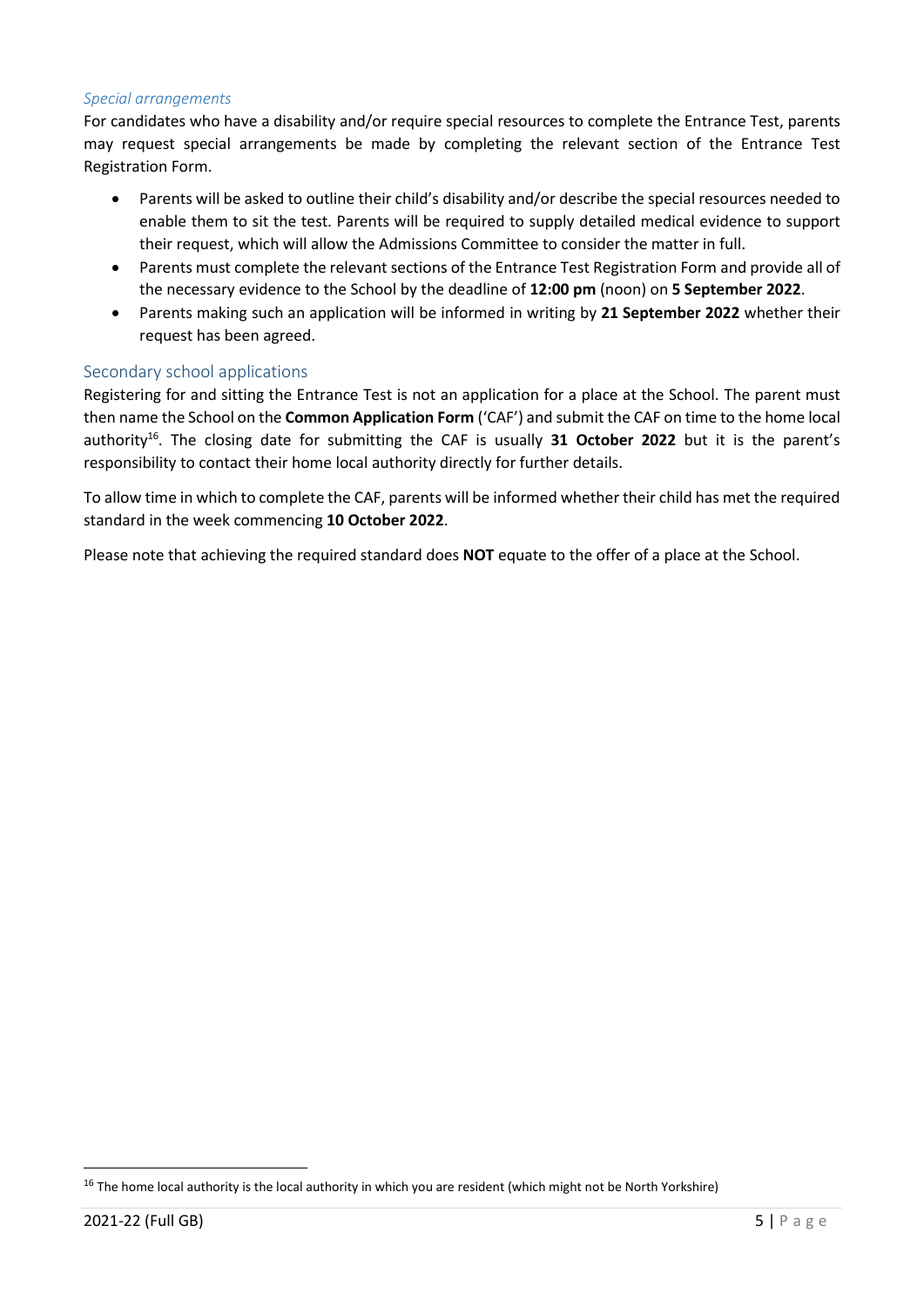### Provision of necessary information

If more applicants to the School reach the required standard than there are places available, then the places will be allocated according to the Year 7 Entry oversubscription criteria (see above).

In order to be able to apply the oversubscription criteria, the School must be informed of applicants who qualify for priority. This is achieved by the parents concerned submitting a **Supplementary Information Form<sup>17</sup>** ('SIF', see [Appendix 3\)](#page-13-0) and including the necessary information and supporting evidence. The SIF needs only to be completed by applicants who wish to provide information intended to demonstrate that their child has priority under one of the oversubscription criteria. On the SIF parents may indicate and evidence:

- Whether the applicant is a **Looked-After Child** or a **Previously Looked-After Child** including those children who appear [to the admission authority] to have been in **state care outside of England** and ceased to be in state care as a result of being adopted.
- Whether the applicant is in receipt of the **Pupil Premium** at the time of application
- Whether the applicant has a **brother** at the School in September of the year of entry
- Whether the applicant's **home address** is in the catchment area at the time of application

The deadline for the submission of the SIF to the School, including all necessary supporting evidence, is **12:00 pm** (noon) on **30 November 2022**. Where a parent fails to submit a completed SIF and/or does not provide the necessary supporting evidence by the deadline, the School will rank the applicant from category (iii) of subsection (3) of the oversubscription criteria for Year 7 Entry (defined above).

#### Late or incomplete submissions

Applications where parents

- fail to register for the Entrance Test by the deadline, or
- fail to complete the Entrance Test Registration Form properly, or
- fail to report an absence due to bereavement, illness, disability, or public health measures, or fail to provide supporting evidence by the relevant deadline, or
- wish to request special arrangements but fail to complete the relevant section of the Entrance Test Registration Form and/or submit the necessary supporting evidence by the deadline, or
- fail to submit the CAF by the deadline,

will be considered as **late** and will not be considered in the first round of offers. Any testing necessary will take place in the summer term preceding the September of admission. Registration for this round of testing will open on **17 April 2023**.

Applicants moving into the area after the September of admission will be dealt with under the In-Year Entry testing arrangements. Applicants may only apply for a place in any particular year group once.

## <span id="page-5-0"></span>Waiting List for Year 7 Entry

If the School is oversubscribed for entry into Year 7 by applicants who have reached the required standard, a waiting list, ranked according to the oversubscription criteria, will be maintained by the School until **31 December** of the admission year. Each child added to the waiting list will require the list to be ranked again, in line with the published oversubscription criteria for entry into Year 7. If a place becomes available during this time the vacancy will be offered in turn to those on the waiting list, using the ranked order of priority.

Looked after children, previously looked after children, and those allocated a place at the School in accordance with a **Fair Access Protocol<sup>18</sup>** who achieve the required standard, must take precedence over those on a waiting list.

<sup>&</sup>lt;sup>17</sup> The **Supplementary Information Form** is shown in **Appendix 3** of this policy.

<sup>&</sup>lt;sup>18</sup> See North Yorkshire School Admissions [\(www.northyorks.gov.uk/school-admissions\)](http://www.northyorks.gov.uk/school-admissions) for details.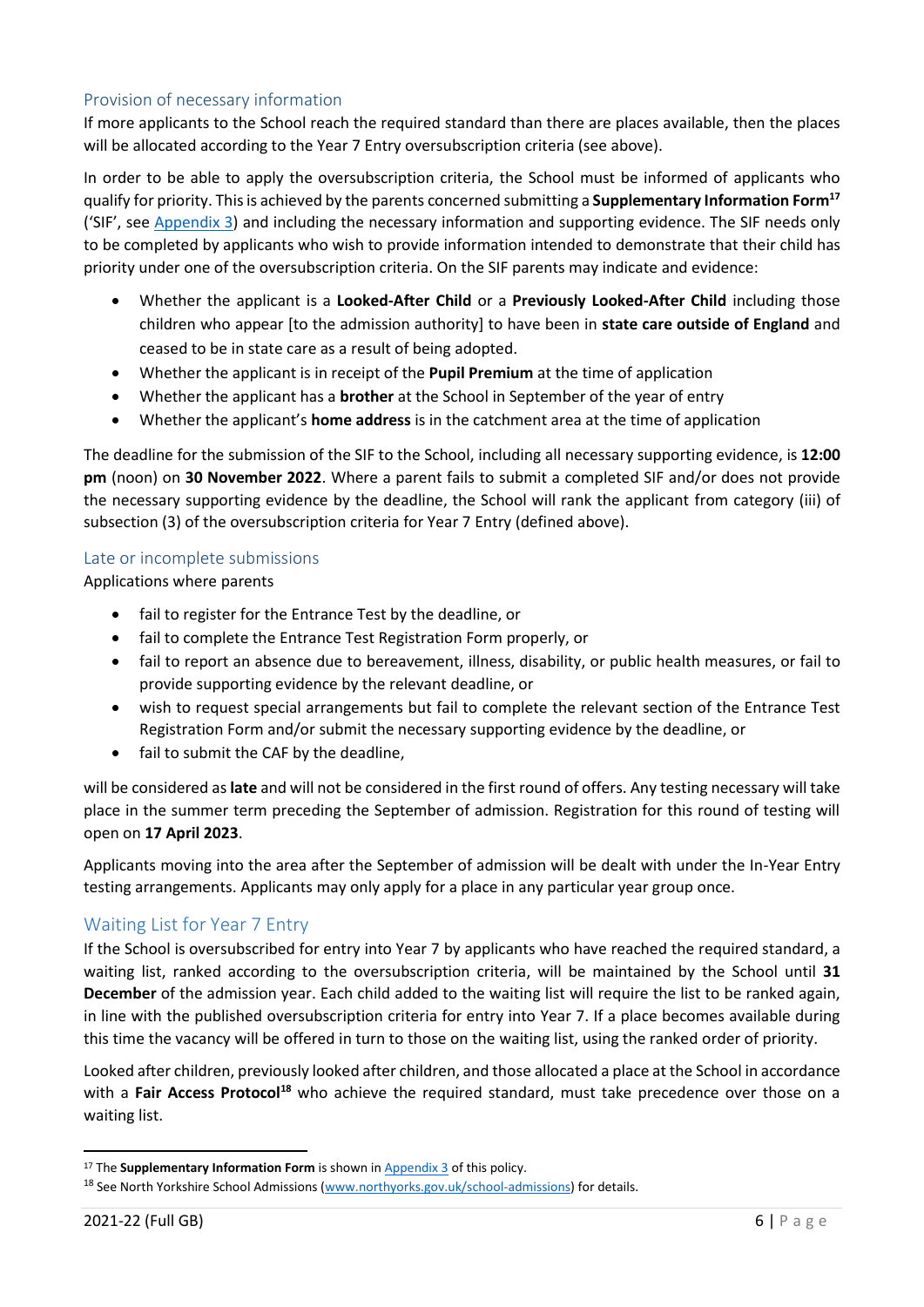## <span id="page-6-0"></span>How to apply

1. All who are considering applying for a place at the School must complete and submit the School's **Entrance Test Registration Form**, which is accessible via the School's website ([www.ermysteds.uk\)](http://www.ermysteds.co.uk/) or available in hard copy on request from the School Office (01756 792186) or via [admissions@ermysteds.uk](mailto:admissions@ermysteds.n-yorks.sch.uk)

Parents will be able to submit Entrance Test Registrations Forms from **25 April 2022**. Forms **must** be submitted online or handed in to the School Office. The deadline for registrations is **12:00 pm** (noon) on **5 September 2022**. All registrations received after this deadline will be considered as late and will not be considered in the first round of offers.

- 2. Parents requesting **special arrangements** be made for their child must complete the relevant section of the Entrance Test Registration Form and provide all of the necessary evidence to the School by the deadline of **12:00 pm** (noon) on **5 September 2022.** Applications from parents requesting special arrangements received after this deadline will only be considered after the date in March when school places are allocated. Parents requesting special arrangements will be informed in writing by **21 September 2022** whether their request has been agreed.
- 3. The main test session for applicants will be on **Saturday, 24 September 2022**. Following the completion of the test, parents will be informed whether or not their child has reached the required standard. Please note that this does **NOT** equate to the offer of a place at the School.

Scores will be released on request to parents of candidates who have not reached the required standard. The School will **not** release the scores achieved by candidates who have achieved the required standard to ensure all potential pupils start at the School on an equal footing.

- 4. Parents must complete and submit the CAF by the deadline advertised by their home Local Authority (usually this is the **31 October 2022** but it is the parent's responsibility to check), placing their chosen schools in order of preference. If they wish their child to be considered for a place at Ermysted's Grammar School, they should express a preference for the School on the CAF.
- 5. If relevant, parents must complete and submit the SIF to the school, including all necessary supporting evidence, by **30 November 2022**. Please note only parents of children who qualify for priority under one or more of the oversubscription criteria need to complete the SIF.
- 6. If the School is oversubscribed with pupils who have met the required standard for entry, the School will apply the oversubscription criteria (detailed above) to produce an ordered list identifying which pupils can be offered places and which of the oversubscription criteria applies. It will pass this list to the Local Authority.
- 7. Having received this information from the School, the Local Authority will try to meet parents' highest ranked preference as stated on their CAF.
- 8. The Local Authority will notify the parents whether or not their child has been allocated a place at the School and provide instructions on how parents can confirm whether they wish to accept the place or not. Failure to confirm the place within the indicated timeframe may lead to the offer being withdrawn.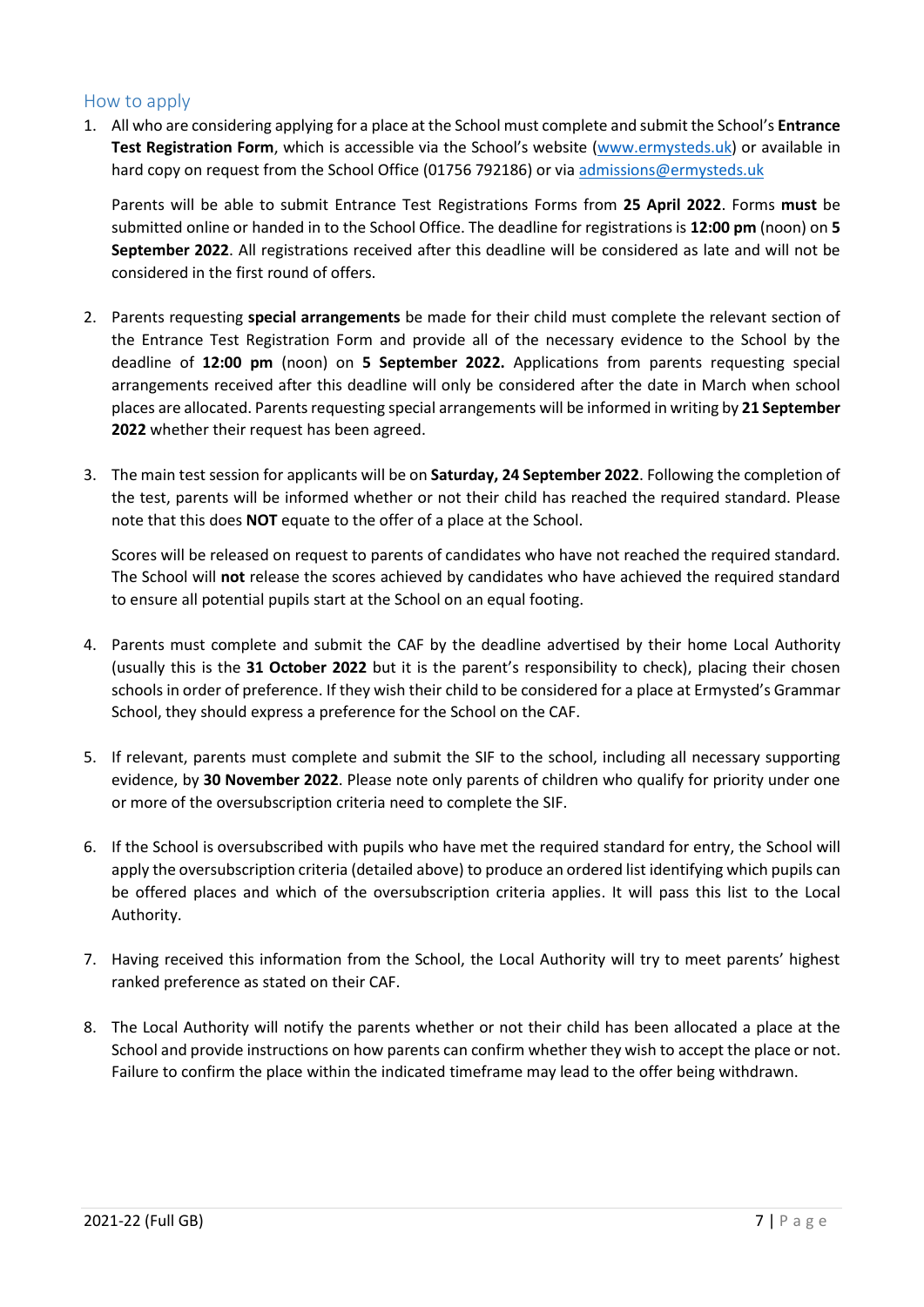## <span id="page-7-0"></span>In-Year Entry

In-Year applications will be considered each year for any vacancies in Years 8 to 11 from September and for any vacancies in Year 7 from January.

For children moving into the catchment area, the School will arrange testing as soon as possible. For all other applications, testing will only take place in November (for admission in January), in February (for admission in April) and in June (for admission in September). The School will notify a parent in writing within 15 school days of their in-year application of the date for the assessment of ability.

Applicants may only apply for a place in any particular year group once.

The School is prepared to accept children into each year group up to the maximum admission number of 120 pupils, though we do not recommend that a pupil transfers schools in Year 9 and higher due to potential differences in the GCSE exam boards and the curriculum.

Assessment for entry into the School will be arranged using in-house tests in English, science and mathematics.

### <span id="page-7-1"></span>How to apply

An application form can be downloaded from the School website or is available on request from the School Office or vi[a admissions@ermysteds.uk](mailto:admissions@ermysteds.n-yorks.sch.uk) 

Parents seeking a place in the School have the right to have their son(s) tested to determine whether they are of the required academic standard, regardless of whether places are available.

To reach the required standard, a minimum of 180 marks out of 300 needs to be achieved, including a minimum of 60% in two of the three subjects (English, science or mathematics) and a minimum of 50% in the remaining subject.

Please note that achieving the required standard does **not** guarantee a place if the School is oversubscribed.

Where a child is judged to have reached the required standard, but the relevant year group has reached or exceeded its published admission number, the School will **not** award a place. Parents have the right to appeal against such a decision.

Applicants may only sit the selection tests once for entry into any particular year group.

### <span id="page-7-2"></span>Oversubscription criteria for In-Year Entry

Should there be more applicants who reach the required academic standard for a particular year than can be accommodated, priority will be given using the same oversubscription criteria as for Year 7 Entry (see page 3).

Once parents have been informed whether their child has reached the required standard and in the event that oversubscription criteria need to be applied, parents will be asked to supply the School with the necessary information by submitting a **Supplementary Information Form** (SIF). This form is available on request from the School Office (01756 792186) or via [admissions@ermysteds.uk](mailto:admissions@ermysteds.n-yorks.sch.uk)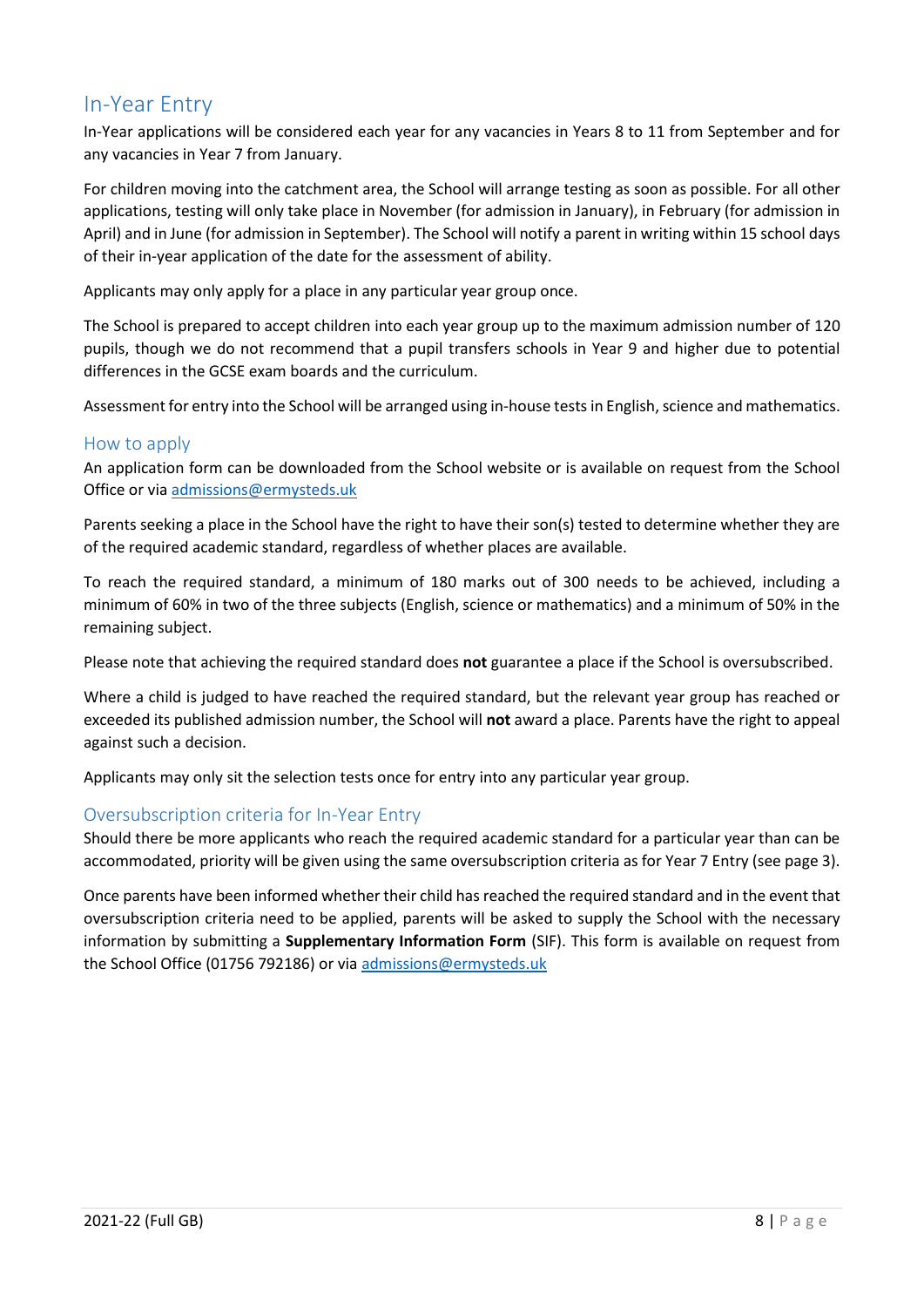# <span id="page-8-0"></span>Year 12 Entry

Internal applicants transfer to Year 12 provided they have met the criteria below. There is no upper limit to the number of internal pupils transferring to Year 12. The School welcomes external applications from male Year 11 pupils in other secondary schools. The Published Admission Number (PAN) for external pupils joining Year 12 is **20 places**.

### <span id="page-8-1"></span>How to apply

- 1. All external students who wish to apply for a place should complete a **Sixth Form Application Form<sup>19</sup>** .
- 2. Completed Sixth Form Application Forms **must** be submitted online or handed in to the School Office by **12:00 pm** (noon) on **31 May 2022**. Applications received after this date will be considered as late and dealt with after the first round of applications.
- 3. Places in Year 12 can only be offered and allocated following GCSE Results Day in August (see the entry requirements and oversubscription criteria below). The School will contact each applicant directly on or soon after the GCSE results day to confirm whether they have been offered and allocated a place.

### <span id="page-8-2"></span>Year 12 Entry requirements

The following entry criteria apply to **all** applicants (internal and external):

- a) For entry into Year 12, a pupil is required to achieve a minimum of **Grade 5** in at least **five** GCSE subjects, including GCSE Mathematics and GCSE English Language, or equivalent qualifications.
- b) In addition, a pupil must reach the published requirements for entry onto his proposed course of study. Requirements for individual subjects are stated in **Sixth Form Information Booklet**, which is accessible via the School's website ([www.ermysteds.uk\)](http://www.ermysteds.uk/) or available in hard copy on request from the School Office (01756 792186) or via [admissions@ermysteds.uk](mailto:admissions@ermysteds.uk)

For individuals who fail to achieve these requirements, the Admissions Committee will consider any extenuating circumstances before deciding whether or not to offer a place in the Sixth Form.

## <span id="page-8-3"></span>Oversubscription criteria for Year 12 Entry

Applicants with an **Education, Health and Care Plan** (EHCP) naming the School will be admitted. Should this occur it will reduce the number of places available. If more applicants reach the required standard than there are places available, the following oversubscription criteria will apply:

- 1. First to applicants who have achieved the required standard and who are a **looked after child**<sup>20</sup> or a child who was previously looked after but immediately after being looked after became subject to an adoption, child arrangements, or special guardianship order including those who appear [to the admission authority] to have been in state care outside of England and ceased to be in state care as a result of being adopted, then
- 2. To applicants whose **home address**<sup>21</sup> at the time of application is **closest**<sup>22</sup> to the School.

If the oversubscription criteria need to be applied, applicants will be asked to supply the School with the necessary information by submitting a **Supplementary Information Form** (SIF). This form is available on request from the School Office (01756 792186) or vi[a admissions@ermysteds.uk](mailto:admissions@ermysteds.uk)

<sup>&</sup>lt;sup>19</sup> A Sixth Form Application Form can be downloaded from the School's website ([www.ermysteds.uk\)](http://www.ermysteds.uk/) or available in hard copy on request from the School Office (01756 792186) or vi[a admissions@ermysteds.uk](mailto:admissions@ermysteds.uk)

<sup>&</sup>lt;sup>20</sup> A looked after child is a child who is (a) in the care of a local authority, or (b) being provided with accommodation by a local authority in the exercise of their social services functions (see the definition in Section 22(1) of the Children Act 1989) at the time of making an application to a school. Se[e www.gov.uk](https://www.gov.uk/government/publications/school-admissions-code--2) for further definitions of **child arrangements** and **special guardianship orders**. <sup>21</sup> The **home address** of the applicant is defined in **Appendix 1** of this policy.

<sup>22</sup> All **distance measurements** are based on straight line distance measured by an electronic mapping system from a child's home address to the school. The measurement is made from a fixed point within the dwelling to the nearest entrance to the school grounds. Where more than one dwelling shares the same front door (for example, in a block of flats) the distance will be measured from the front door of the building as a whole.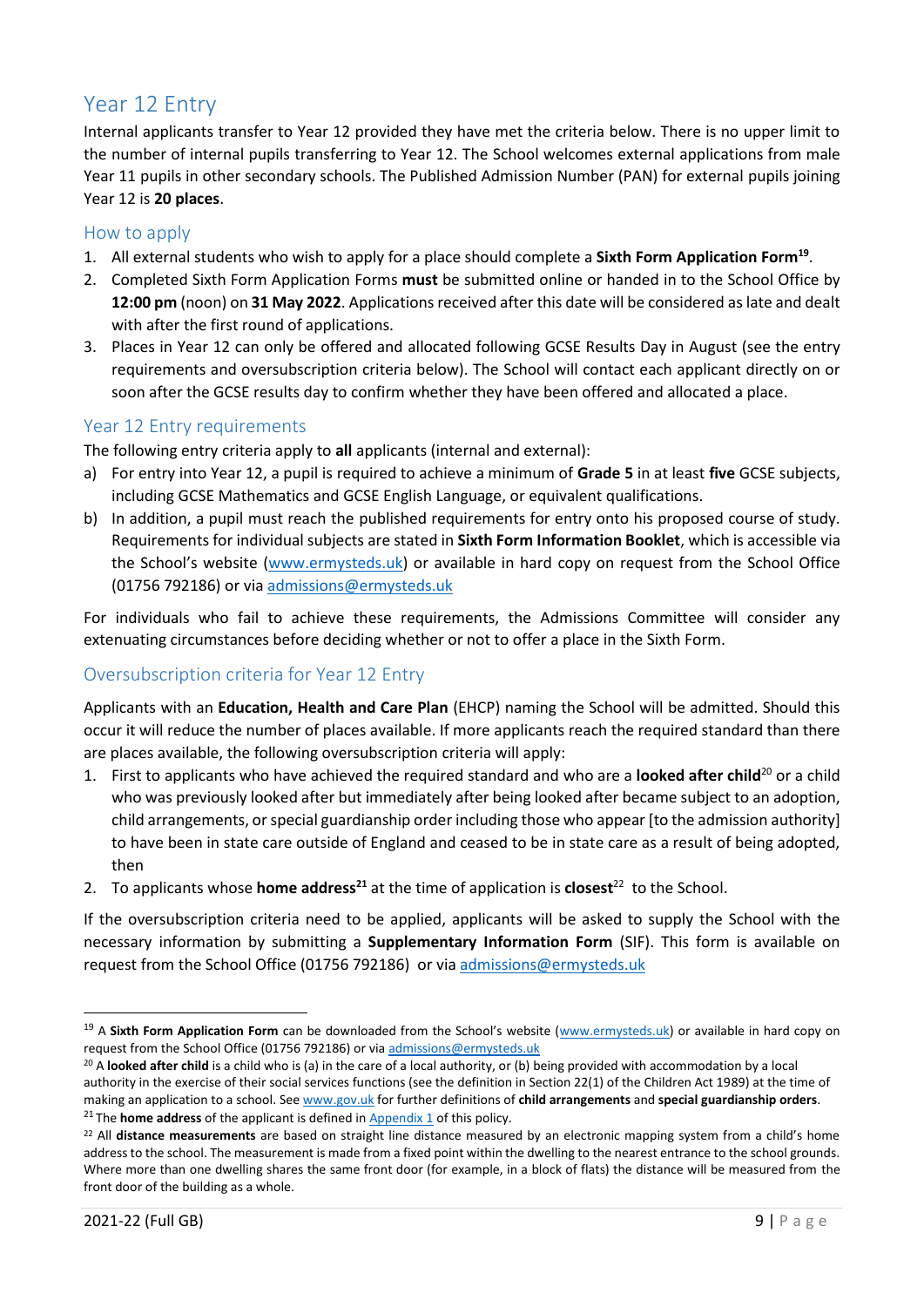In the case of a tie-break situation where two or more applicants live equidistant to the School, and there are not enough spaces to offer all applicants who fulfil the relevant criteria, the remaining place(s) will be allocated at random, via a process conducted in the presence of a witness who is independent of the School and its admissions process.

# <span id="page-9-0"></span>Admissions outside of a child's normal age group

Parents may seek a place for their child outside of their normal age group if they believe their child has exceptional circumstances. Anyone considering making such an application for any year group should follow the relevant application process as detailed in this policy for that year group.

The child will be tested in accordance with arrangements set out in the Policy. For those applicants who reach the required standard, an admission decision will be taken by the Admissions Committee, based on the circumstances of the case and with reference to the best interests of the child. The Admissions Committee must also take into account the views of the Headteacher of the School.

When informing a parent of their decision on the year group the child should be admitted to, the Admissions Committee will set out clearly the reasons for its decision. Parents have a statutory right to appeal against the refusal of a place at the School. This right does not apply if they are offered a place at the School but it is not in their preferred age group.

## <span id="page-9-1"></span>Withdrawing offers

After a place has been offered, the School reserves the right to withdraw the place in the following circumstances:

- The offer was made in error;
- When a parent has failed to respond to an offer within a reasonable time;
- The place was offered on the basis of a fraudulent or intentionally misleading application.

# <span id="page-9-2"></span>Right of appeal

A parent has a statutory right of appeal against the decision of the Admissions Committee not to offer a place at the School. The appeal will be considered by an Independent Admissions Appeals Panel in accordance with the School Admissions Appeal Code. The timetable for the running of admission appeals will be published on the School website each year by **28 February.** For Sixth Form applications both the parent and the student have the right of appeal to an Independent Admissions Appeal Panel in the event the application is unsuccessful. The decision of the Independent Admissions Appeals Panel is binding on the School and on the parent and the pupil.

## <span id="page-9-3"></span>How to appeal

Should a parent wish to appeal against the decision not to admit their child, they should write to the Clerk of the Independent Appeal Panel, via the contact details listed on the School website, requesting an appeal form.

## <span id="page-9-4"></span>Sources of further information

- Should you have any questions about admissions to the School, please refer to the School's website [\(www.ermysteds.uk\)](http://www.ermysteds.uk/) or contact the School Office by telephone (01756 792186) or by email [\(admissions@ermysteds.uk\)](mailto:admissions@ermysteds.uk).
- Should you have any questions about the CAF or the operation of the coordinated admissions process, please contact **your** Local Authority directly.
- For those living in North Yorkshire, more information can be found on the NYCC website [\(www.northyorks.gov.uk/school-admissions\)](https://www.northyorks.gov.uk/school-admissions) or by contacting the Admissions Team directly by telephone (01609 533679) or by email [\(schooladmissions@northyorks.gov.uk\)](mailto:schooladmissions@northyorks.gov.uk).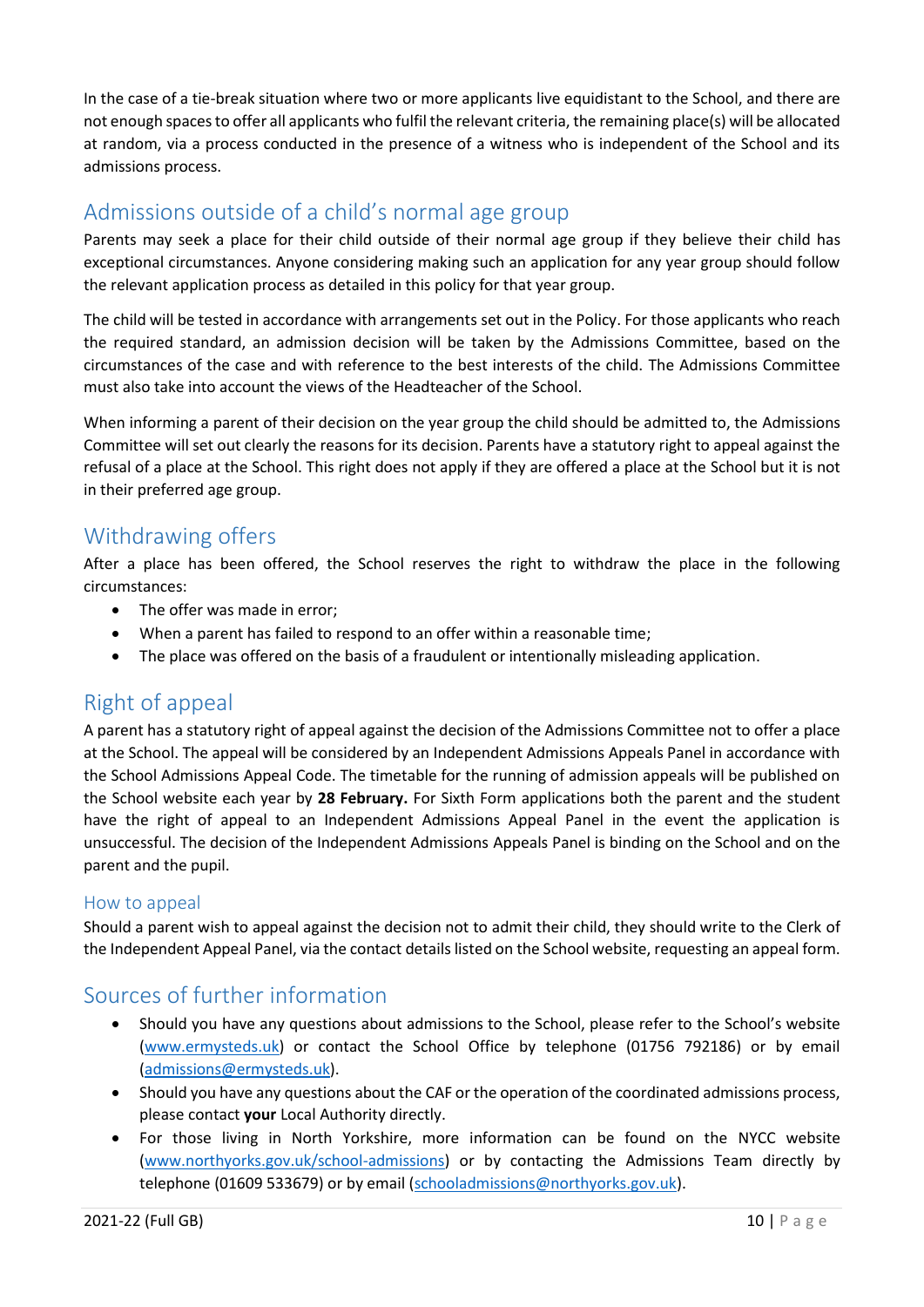# <span id="page-10-0"></span>Appendix 1: Applicant's home address

### <span id="page-10-1"></span>Definitions

For applicants eligible to be considered in the first round of offers for Year 7, the **home address** is the address where the child is living when registering to sit the Entrance Test, or, for those moving after this date (see below), the address where the child is living on the deadline for the submission of the SIF. For applications at other points and to other year groups, it will be the where the child is living on the date of the submission of the relevant application form. This is the address that will be used to apply the School's oversubscription criteria, such as residency in the catchment area (where applicable) and distance from the School.

Where parental responsibilities are equally shared, the home address will be considered to be the place where the child spends the majority of school nights which are from Sunday to Thursday. Any address used must be the principal permanent residence, defined as owner occupancy or a tenancy agreement for a residential property for a minimum duration of six months.

Families whose principal permanent residence is outside the catchment area will be deemed to live outside the catchment area irrespective of whether the family owns a property within the catchment area .

### <span id="page-10-2"></span>Proof of residency

If the School is oversubscribed with pupils who have met the required standard for Year 7 entry, evidence of residency will be required from applicants living in the catchment area to allow the School to apply its oversubscription criteria.

This will be collected via the **Supplementary Information Form** (se[e Appendix 3\)](#page-13-0). Parents will need to upload or provide *copies* of documents to confirm the home address. One document, which must display the child's home address, from Group A:

- Group A 1. Council Tax letter or statement for the current financial year; or
- Group A 2. Current Housing Benefit letter; or
- Group A 3. Gas, Electricity or Water bill, dated within the last three months;
- Group A 4. Car insurance documentation, dated within the last three months.

and one document from Group B:

- Group B 1. Child Benefit letter or Child Tax Credit Award Notice for the current financial year;
- Group B 2. Child's National Health registration card;
- Group B 3. A bank or investment statement in the child's name, dated within the last three months;
- Group B 4. A letter confirming a medical or dental appointment for the child, dated within the last three months;
- Group B 5. A letter from the child's primary school confirming their current registered address.

Please note that if supplying the School with copies in hard-copy, these documents will be retained and not returned. The documents will be securely destroyed as per the School's Retention Policy.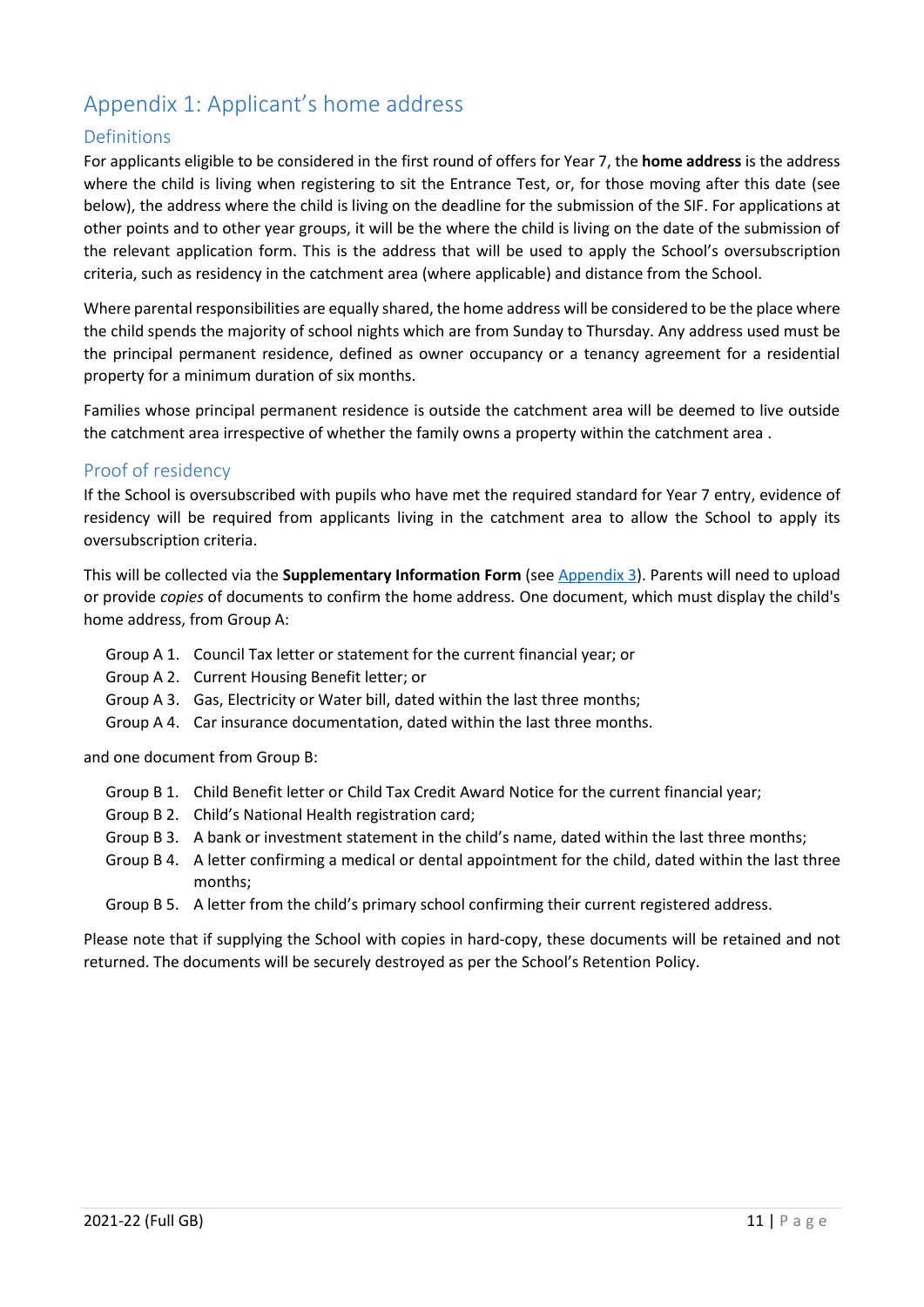## <span id="page-11-0"></span>Changes of address after the deadline for registration for the Entrance Test

If the home address changes **after** the deadline for the registration of candidates for the Entrance Test but **before** the deadline for the submission of the SIF then the School must be provided with proof of this new address as detailed above.

The applicant **must be living at the new address by the deadline for the submission of the SIF to the School,**  which is **30 November 2022** (for Year 7 Entry in September 2023).

For families moving house before the deadline for the submission of the SIF, the following evidence will alternatively be acceptable.

The School will require copies of two documents, one from Group A:

- Group A 1. A solicitor's letter confirming exchange of contracts on the property sale and purchase;
- Group A 2. A full copy of the new tenancy agreement, signed by a parent for a minimum duration of six months.

and one document from Group B:

- Group B 1. A copy of a parent's driving licence or motor insurance documents showing the updated address;
- Group B 2. A copy of the removal invoice showing both addresses.

### <span id="page-11-1"></span>Changes of address after the deadline for the submission of the SIF

If the home address changes after the deadline for the submission of the SIF, the new address can only be taken into account after the date in March when school places are allocated. The application will be treated in the same way as a late application.

### <span id="page-11-2"></span>Verification of information provided by applicants

The School reserves the right to investigate any application where an address may be considered as temporary and/or fraudulent; for example, applications involving a short or very recently secured tenancy, or the retention of another property more distant from the school. Further proof of residence or other information may be requested and must be provided. Unless the evidence provided proves to the School's satisfaction that the applicant is living at the address used to apply for a school place at the relevant date in the application process, it will **not** be able to consider the application from that address.

To protect the integrity of its admissions process, the School reserves the right to carry out random checks at any time to verify the home address of applicants and this may include unannounced home visits.

The School will check the child's home address at the time of admission. If it is different from the address provided at time of application, further checks will be carried out. This will include consideration as to whether or not the address used to make an application was temporary and thereby fraudulently used or intentionally misleading purely to secure a place at the School.

An offer of a place may be withdrawn if it is subsequently discovered that it was offered on the basis of a falsely claimed or dated address.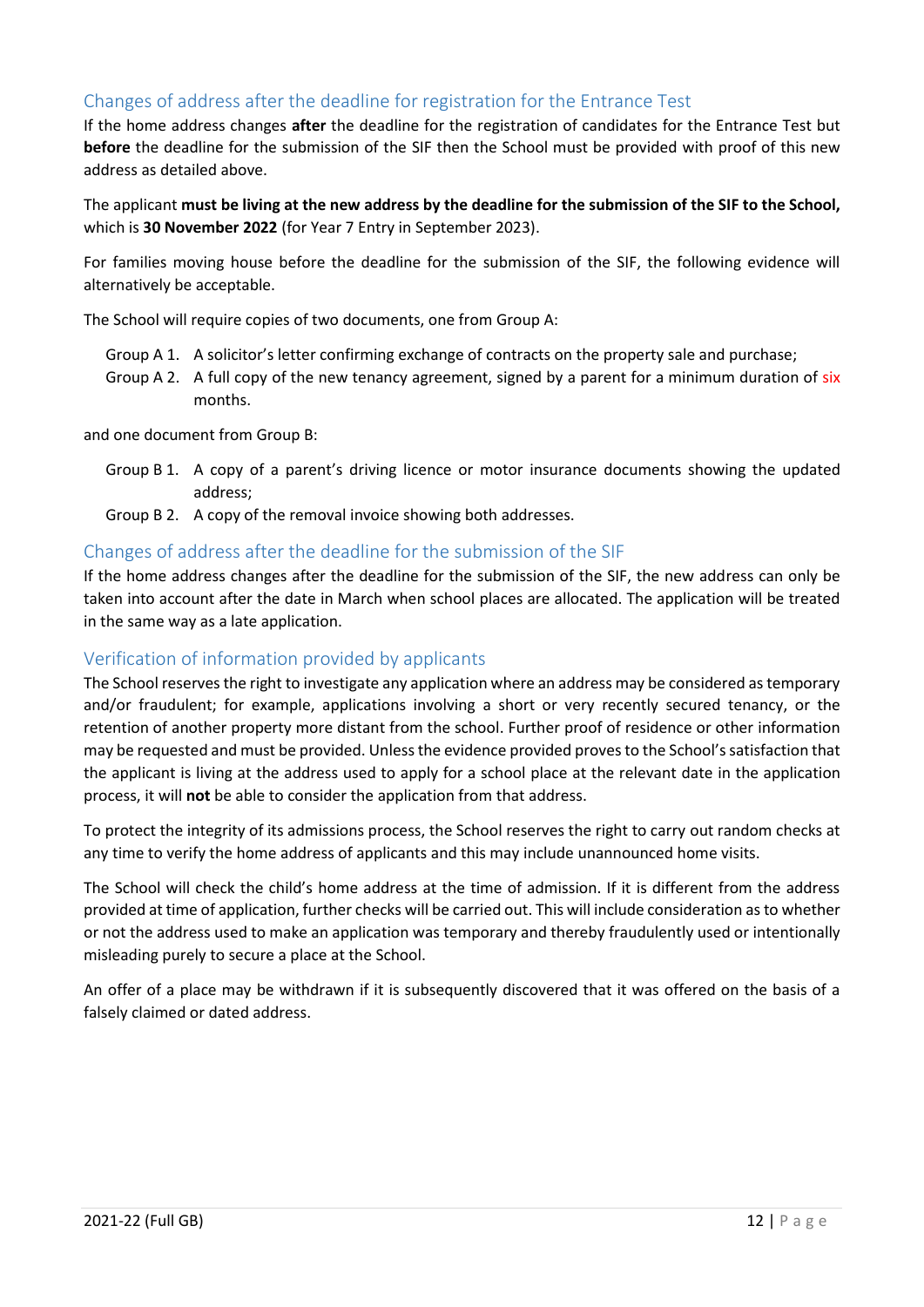# <span id="page-12-0"></span>Appendix 2: Catchment Area

## <span id="page-12-1"></span>Definition

The catchment area refers to the areas served by the primary schools in Beamsley, Bradley, Burnsall, Carleton, Cracoe, Embsay, Gargrave, Grassington, Kettlewell, Kirkby-in-Malhamdale, Skipton, Thornton-in-Craven and Threshfield, as shown below.

Should further details be required, please use the **fine level map of the School's catchment area** that is available on the Local Authority website<sup>23</sup> or contact the School directly.

## <span id="page-12-2"></span>Map of Catchment Area



<sup>&</sup>lt;sup>23</sup> [https://maps.northyorks.gov.uk/connect/analyst/?mapcfg=secondary\\_catchments](https://maps.northyorks.gov.uk/connect/analyst/?mapcfg=secondary_catchments)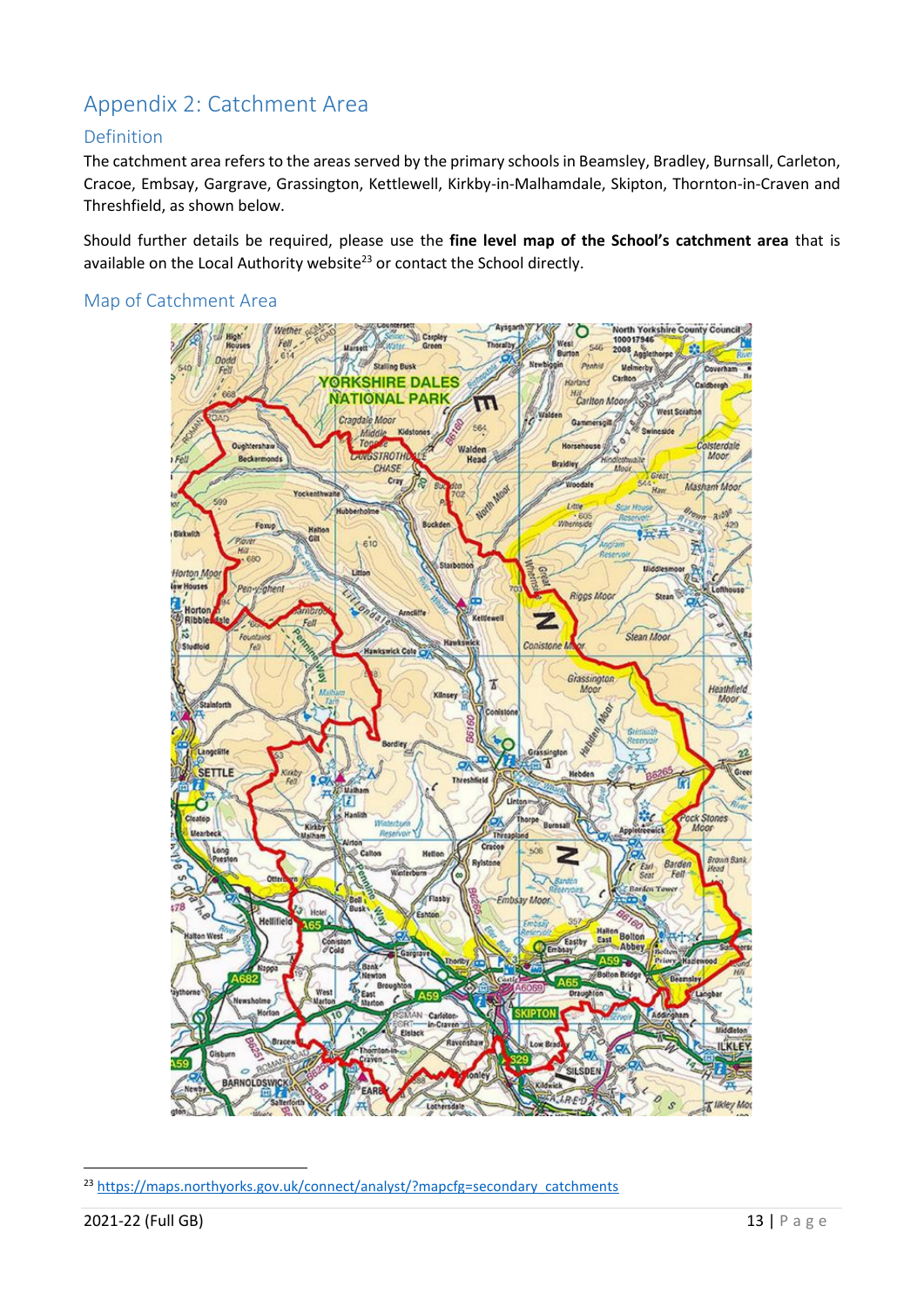# <span id="page-13-0"></span>Appendix 3: Supplementary Information Form for Year 7 Entry

Please read the School Admissions Policy before completing this form. The completion of this Supplementary Information Form (SIF) does **NOT** constitute an application to the School, parents **must** name the School on the Common Application Form (CAF) for their child to be considered for a place.

If the School is oversubscribed with pupils who have met the required standard for entry, the Admissions Committee will apply the oversubscription criteria for Year 7 Entry to produce an ordered list ranking the pupils in accordance with the oversubscription criteria. This will be passed to the Local Authority.

It is only necessary for parents to complete the SIF **after** they have been informed that their child has reached the required standard, **when** they have decided to prioritise the School on the CAF, and **if** they believe their child qualifies for priority under one of the oversubscription criteria. Parents are **only** required to complete the sections that apply to the applicant.

#### *Name of child (to identify the correct application)*

| Surname of child         |  |
|--------------------------|--|
| Forename(s) of child     |  |
| Date of birth (dd/mm/yy) |  |

#### *Name of parent completing the Supplementary Information Form (to contact in the event of any queries)*

| Name of parent         |  |
|------------------------|--|
| Home address of parent |  |
|                        |  |
|                        |  |
| Home telephone number  |  |
| Mobile number          |  |
| Email address          |  |

#### Q1. Is the applicant a **Looked After**<sup>24</sup> or **Previously Looked After**<sup>25</sup> child?

Yes  $\square$  No  $\square$  Not applicable  $\square$ 

Evidence

*For example, a letter from the local authority confirming that the child is Looked After. In the case of Previously Looked After children, a copy of the adoption order, child arrangements order or special guardianship order and a letter from the local authority that last looked after the child confirming that the applicant was looked after immediately prior to that order being made, or such evidence that demonstrates a child was in state care outside of England prior to being adopted, would suffice.*

#### Q2. Is the applicant currently in receipt of the **Pupil Premium**<sup>26</sup>?

Yes  $\square$  No  $\square$  Not applicable  $\square$ 

Evidence

*For example, an acknowledgment from the applicant's primary school or local authority confirming that the child is currently in receipt of the Pupil Premium would suffice.*

<sup>&</sup>lt;sup>24</sup> A **Looked-After Child** is a child who is (a) in the care of a local authority, or (b) being provided with accommodation by a local authority in the exercise of their social services functions (see the definition in Section 22(1) of the Children Act 1989) at the time of making an application to a school.

<sup>25</sup> **Previously Looked-After** children are children who were looked after, but ceased to be so because they were **adopted** (or became subject to a **child arrangements order** or **special guardianship order**). Please see Section 1.7 of th[e School Admissions Code](https://www.gov.uk/government/publications/school-admissions-code--2) (DfE, 2014) for full definitions of each subcategory. Se[e www.gov.uk](https://www.gov.uk/government/publications/school-admissions-code--2) for further definitions of **child arrangements** and **special guardianship orders**. <sup>26</sup> The **pupil premium** is additional funding paid annually to schools under section 14 of the Education Act 2002 for the purposes of supporting the attainment of disadvantaged children. Se[e www.gov.uk](http://www.gov.uk/) for full definitions and eligibility criteria.